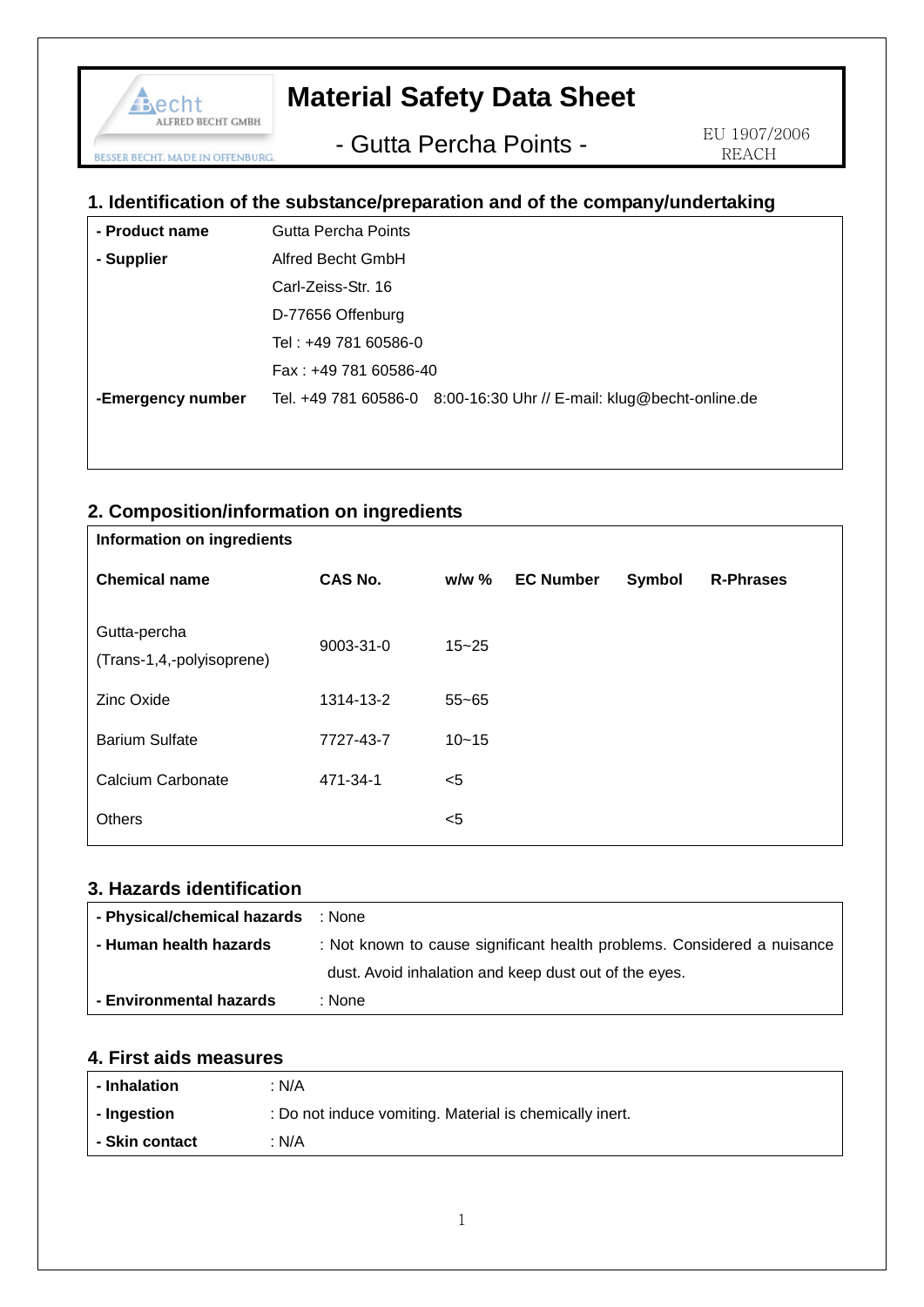

## **Material Safety Data Sheet**

- Gutta Percha Points -

**- Eye contact** : If scratches or punctures occur, seek medical attention immediately.

## **5. Fire fighting measures**

| <b>Extinguishing media</b>    |                                                                   |
|-------------------------------|-------------------------------------------------------------------|
| - Suitable                    | : Water, Foam, Carbon Dioxide, Dry Chemical                       |
| - Not suitable                | : N/A                                                             |
| - Special fire fighting       | : Self contained breathing apparatus to prevent smoke inhalation. |
| procedures                    |                                                                   |
| - Unusable fire/explosion     | : None                                                            |
| hazards                       |                                                                   |
| - Hazardous thermal           | : Carbon Monoxide, Carbon Dioxide, Hydrocarbons and Zinc fumes.   |
| (de)composition products      |                                                                   |
| - Protection of fire fighters | : None                                                            |

#### **6. Accidental release measures**

| - Personal precautions      | : None |
|-----------------------------|--------|
| - Environmental precautions | : None |
| - Methods for cleaning up   | N/A    |

#### **7. Handling and storage**

| - Handling | : Always wear gloves and eye protection. Keep container closed when not in use. |
|------------|---------------------------------------------------------------------------------|
| - Storage  | : Keep out of reach of children. Keep container closed. Store in cool place.    |

#### **8. Exposure controls/personal protection**

| - Precautions for use    | : None                                                         |
|--------------------------|----------------------------------------------------------------|
| - Respiratory protection | :None:                                                         |
| - Skin and body          | : Wear suitable protective clothing.                           |
| - Hands                  | : Wear suitable gloves.                                        |
| - Eves                   | : With sufficient extraction or closed system; safety goggles. |

## **9. Physical and chemical properties**

| - Physical state | : Solid    | - Solubility in water | : Insoluble     |
|------------------|------------|-----------------------|-----------------|
| - Color          | : Pinkish  | - pH                  | : N/A           |
| - Odor           | : Odorless | - Flash point         | : Not-regulated |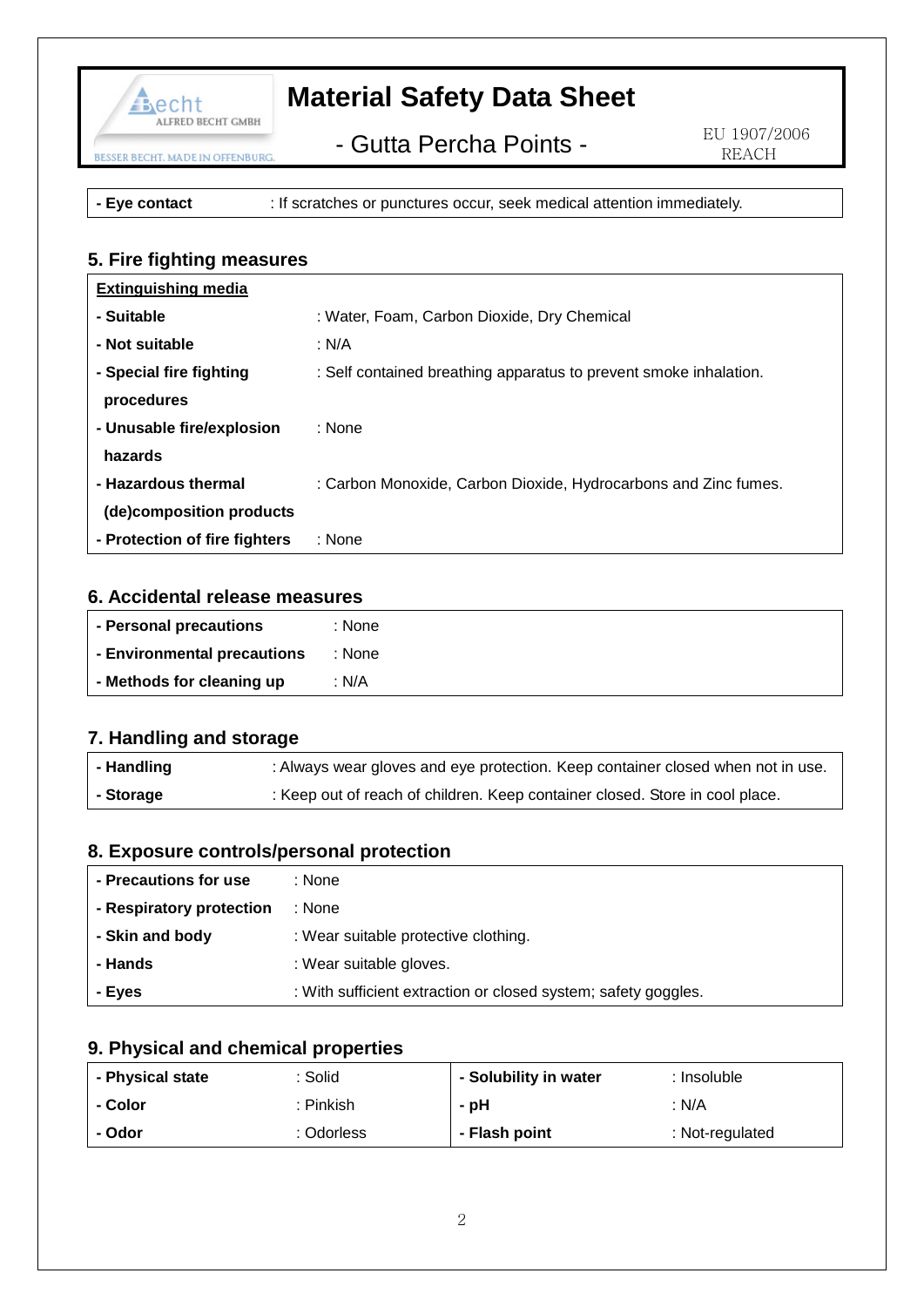| Becht                                          |                         | <b>Material Safety Data Sheet</b> |       |
|------------------------------------------------|-------------------------|-----------------------------------|-------|
| ALFRED BECHT GMBH<br>BECHT. MADE IN OFFENBURG. | - Gutta Percha Points - | EU 1907/2006<br>REACH             |       |
|                                                |                         |                                   |       |
| - Boiling point                                | : Decomposes            | - Autoignition temperature        | : N/A |
| - Melting point                                | : $68.8^\circ$          | - Lower explosion limit           | : N/A |
| - Vapor pressure                               | : N/A                   | - Upper explosion limit           | : N/A |

## **10. Stability and reactivity**

**- Specific gravity(H2O=1)** : 2.5~2.65

| - Stability                        | : Stable |
|------------------------------------|----------|
| - Condition to avoid               | : N/A    |
| - Materials to avoid               | : None   |
| - Hazardous reactions              | : None   |
| - Hazardous decomposition products | : CO     |

**- Viscosity**

: N/A

## **11. Toxicological information**

| - Acute toxicity                | : N/A                            |
|---------------------------------|----------------------------------|
| - Primary effects to skin       | : Not a primary dermal irritant  |
| - Primary effects to eyes       | : Not an ocular irritant         |
| - Primary effects to            | : Not an acute inhalation hazard |
| respiratory system              |                                  |
| - Sensitization                 | : N/A                            |
| - Additional toxicological info | ∴N/A                             |

## **12. Ecological information**

| - General information | : N/A |
|-----------------------|-------|
| - Classification of   | : N/A |
| water endangerment    |       |

### **13. Disposal considerations**

| l - Product | : Not considered a RCRA hazardous waste as identified in Fed. Reg. 40CFR261. If       |
|-------------|---------------------------------------------------------------------------------------|
|             | this product cannot be used as directed by the label, contact the local Environmental |
|             | Control Agency or Agent.                                                              |

## **14. Transport information**

| - DOT shipping name | : Not-regulated | - Air transport ICAO-Ti and | ∴ N/A           |
|---------------------|-----------------|-----------------------------|-----------------|
| - DOT hazard class  | : Not-regulated | <b>IATA-DGR class</b>       | : Not-regulated |